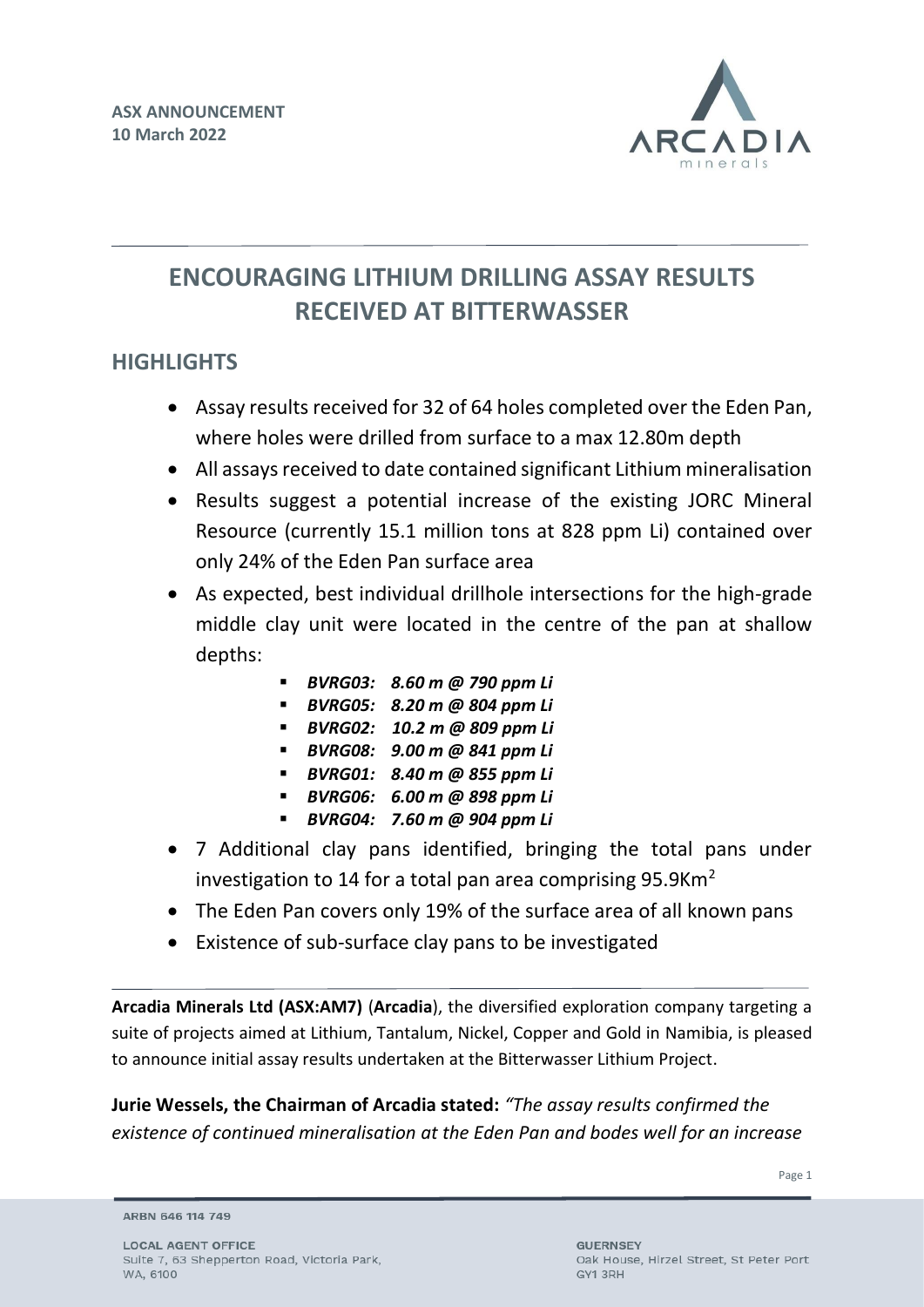

*in the maiden Mineral Resource at this pan declared on 3 November 2021. The identification of 7 additional exposed pans not only enhances the prospect of making additional Lithium-in-clay discoveries in the area, but is also expected to be a prelude to other prospects that may be available for further investigation, and which are hidden from sight under and over the surface of the 4,000Km<sup>2</sup> Bitterwasser project."* 

# **Exploration Results**

The aim of the recently completed drilling exploration program is to increase the existing JORC Inferred Mineral Resource located at the Eden Pan, which comprises **15.1 million tons @ 828 ppm Li (at a cut-off grade of 680 ppm Li)**<sup>1</sup> . The existing JORC Mineral Resource covers only 24% of the surface area of the Eden Pan, with the completed drill program targeting the remaining 76% surface area of this single pan.

The recently completed drilling program only focussed on the Eden pan located in the Bitterwasser Project area (refer to Annexure 3). A total of 64 holes were drilled on a 500 m grid totalling 412.60 m, with a total of 416 samples being submitted for assay, of which 370 were from cores and 46 for quality assurance and quality control purposes. The samples were despatched to ALS Laboratories in Namibia for sample preparation and then sent to ALS in Ireland for analysis.

Assay results for 32 of the holes have been received, with the outstanding results expected by the end of March 2022. All the drill holes commenced in clay and every hole was sampled from top to bottom to a maximum depth of 12.80m. Notably, the entire sequence of the drill holes sampled intersected lithium. The Middle Green Clay Unit (MU), which comprised the dominant lithological unit from which the Mineral Resource (reported on 3 November 2021) was derived, was intersected in 25 of the 32 drillholes and extended from a depth of 1.4 m above surface to the maximum End-of-Hole (EOH) depth of 12.80m.

<sup>1</sup> Refer ASX announcement dated 3 November 2021 "Arcadia acquires adjacent Lithium project with JORC mineral resources"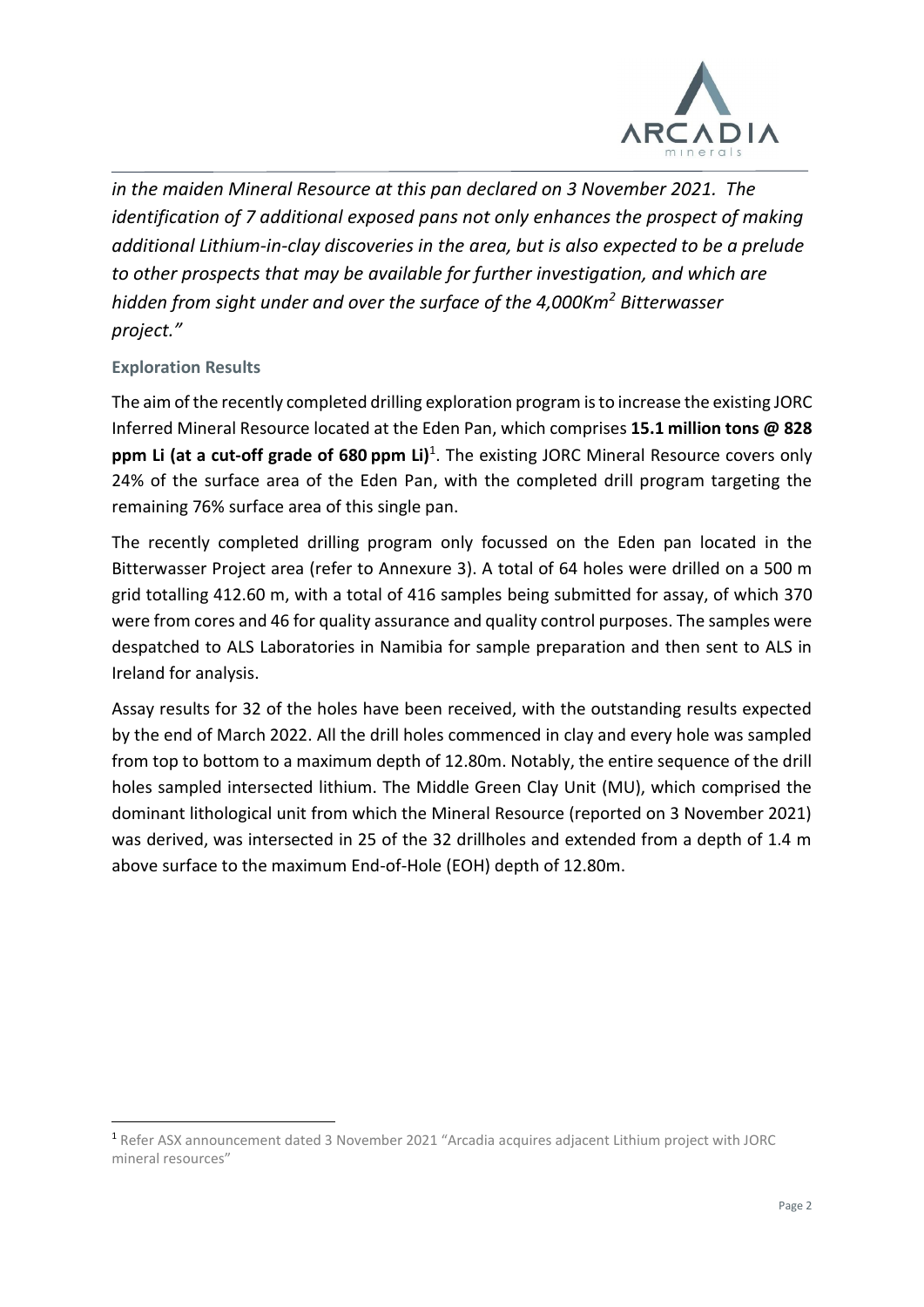

As expected, the best individual drillhole intersections for the high-grade Middle Green Clay Unit were located in the centre of the pan. These results are:

|           | <b>BVRG03:</b> | 8.60 m            | @ 790 ppm Li |
|-----------|----------------|-------------------|--------------|
| $\bullet$ | <b>BVRG05:</b> | 8.20 <sub>m</sub> | @ 804 ppm Li |
| $\bullet$ | <b>BVRG02:</b> | 10.2 <sub>m</sub> | @ 809 ppm Li |
| $\bullet$ | <b>BVRG08:</b> | 9.00 <sub>m</sub> | @ 841 ppm Li |
| $\bullet$ | <b>BVRG01:</b> | 8.40 m            | @ 855 ppm Li |
|           | <b>BVRG06:</b> | 6.00 <sub>m</sub> | @ 898 ppm Li |
|           | <b>BVRG04:</b> | 7.60 <sub>m</sub> | @ 904 ppm Li |

For all the drill results, please refer to Annexure 4.

Once all results have been received, the Company expects to revise the JORC Mineral Resource estimate, which the Company aims to complete during Q2/2022.

#### **Additional Pans**

In addition to the drilling program the Company undertook a regional study to identify other potential exposed pans within the license area. Satellite and aerial photo interpretation of the Bitterwasser license areas identified 7 additional pans bringing the exposed surface pans to a total of 14, all of which when combined covers 9,594 hectares (95.94Km<sup>2</sup>) in extent. This land package compares with the total surface area under investigation by Bacanora Minerals Ltd at its Sonora Lithium Project (for 8,154ha) in Mexico<sup>2</sup>, and operations in Clayton Valley (Cypress Development Corp. for 2,197 ha) in Nevada, United States<sup>3</sup>.

The main focus of exploration to date was conducted over the Eden Pan (noted as Pan 5 in Annexure 2), which is 2km by 5km in extent and constitutes 19% of all the exposed pan surface areas identified to date at the Bitterwasser Lithium Project. Annexure 1 tables a list of all the clay pans identified to date at the Bitterwasser Project and must be read with the map in Annexure 2 showing the location of the pans with reference to the Bitterwasser license areas.

The map in Annexure 2 displays a correlation between the location of a deep-seated tectonic structure, interpreted from Government regional magnetic geophysical datasets (which comprises the eastern edge of the Kalkrand half-graben basin structure) and the linear location of the pans. Except for the Eden pan, all the pans located over this eastern edge of

<sup>&</sup>lt;sup>2</sup> Refer to s. 4.1 of a Technical Report on the Feasibility Study for the Sonora Lithium Project, Mexico at https://bacanoralithium.com/\_userfiles/pages/files/documents/bacanorafstechnicalreport25012018\_compres sed.pdf

<sup>&</sup>lt;sup>3</sup> Refer to s. 4.2 of a NI 43-101 Technical Report styled "Prefeasibility Study Clayton Valley Lithium Project" to be found at https://cypressdevelopmentcorp.com/site/assets/files/3532/cyp\_pfs\_amended\_march\_15th-2021.pdf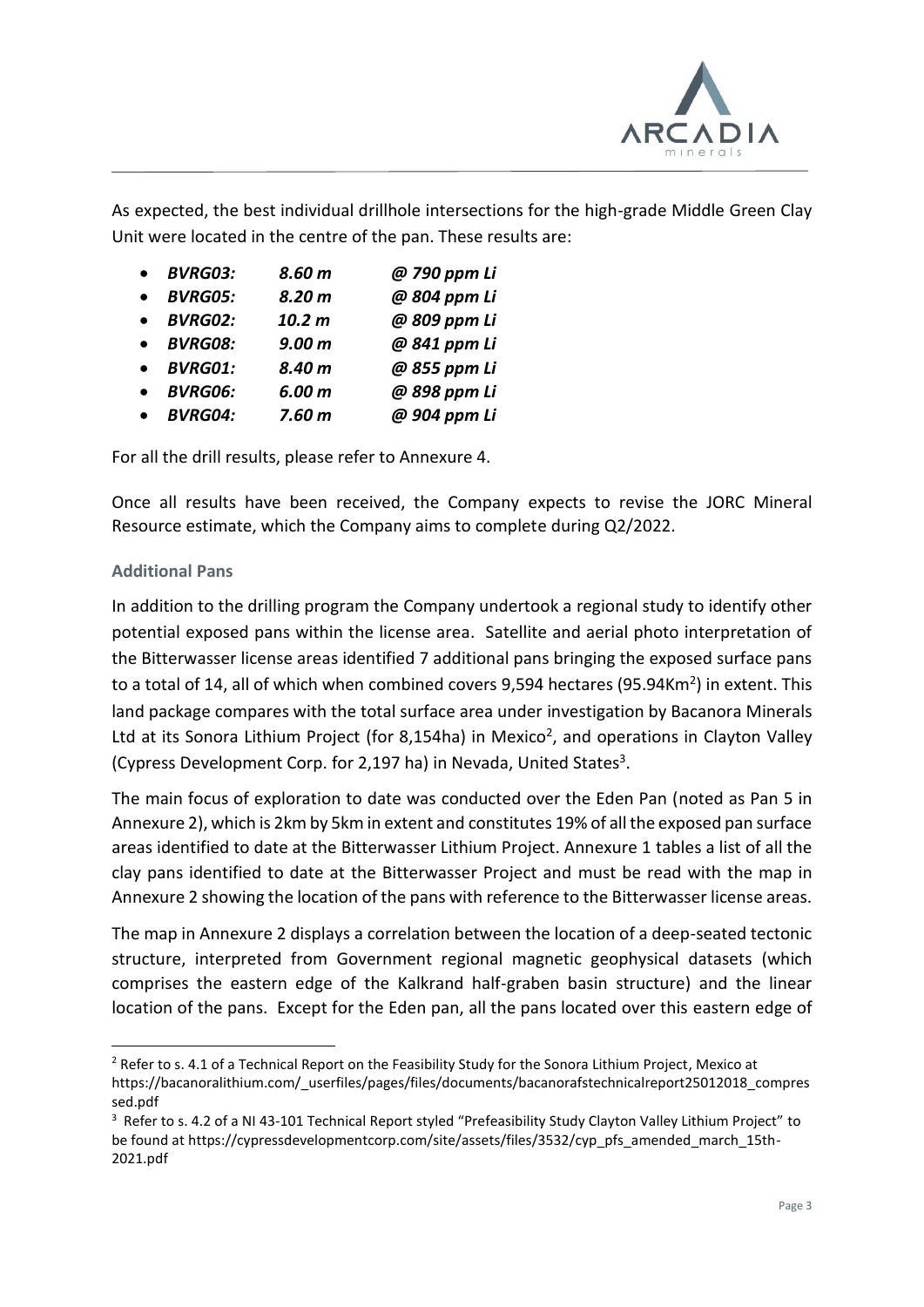

the half-graben remains to be tested for Lithium mineralisation in the clays. However, the location of the pans and the mineralisation model of the Eden pan indicates that the pans located along the edge of the deep-seated tectonic structure could have been mineralised through geothermal activity from rising brines and could therefore be similarly mineralised as the Eden pan. If mineralisation becomes evident over these pans in similar mode and tenor than what exists at the Eden pan, it could significantly increase the potential for an increase in the resource tonnage associated with the Bitterwasser Project.

# **This announcement has been authorised for release by the directors of Arcadia Minerals Limited.**

For further information please contact: Jurie Wessels **Executive Chairman Arcadia Minerals Limited [info@arcadiaminerals.global](mailto:info@arcadiaminerals.global)**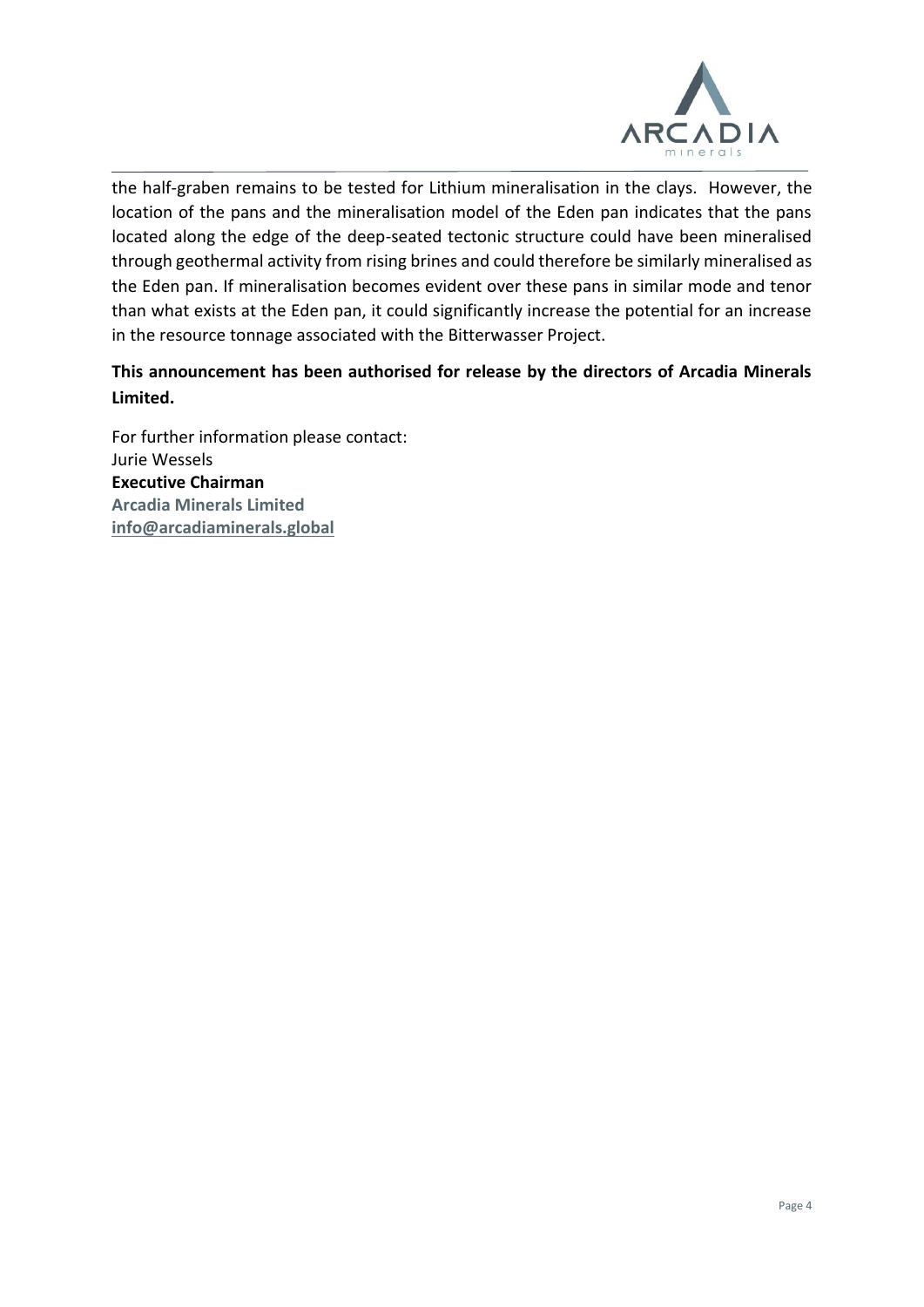

#### **COMPETENT PERSONS STATEMENT & PREVIOUSLY REPORTED INFORMATION**

The information in this announcement that relates to Exploration Results listed in Appendices below is based on, and fairly represents, information and supporting documentation prepared by the Competent Person whose name appears, who is either an independent consultant to the Company and a member of a Recognised Professional Organisation or a director of the Company. The persons named below has sufficient experience relevant to the style of mineralisation and types of deposits under consideration and to the activity which he has undertaken to quality as a Competent Person as defined in the JORC Code 2012.

| <b>Competent Person</b> | <b>Membership</b>                 | <b>Report/Document</b>            |
|-------------------------|-----------------------------------|-----------------------------------|
| Mr Philip le Roux       | South African Council for Natural | This announcement and JORC Tables |
| (Director Arcadia)      | Scientific Professions #400125/09 |                                   |
| Minerals)               |                                   |                                   |

With reference to footnote 1, the Company confirms that the form and context in which the Competent Person's findings (from a report styled *Independent Geological Report on the Lithium Resource at the Bitterwasser Pan, Hardap Region, Namibia, Dr. Johan Hattingh, Nov. 2021*) are presented have not been materially modified from the original market announcements.

#### **MINERAL RESOURCES**

The Company confirms that it is not aware of any new information or data that materially affects the information included in the Bitterwasser Mineral Resource estimate and all material assumptions and parameters underpinning the estimate continue to apply and have not materially changed when referring to its resource announcement made on 3 November 2021 "Arcadia Acquires Lithium Project with JORC Mineral Resources".

#### **DISCLAIMER**

Some of the statements appearing in this announcement may be forward-looking statements. You should be aware that such statements are only predictions and are subject to inherent risks and uncertainties. Those risks and uncertainties include factors and risks specific to the industries in which Arcadia operates and proposes to operate as well as general economic conditions, prevailing exchange rates and interest rates and conditions in the financial markets, among other things. Actual events or results may differ materially from the events or results expressed or implied in any forward-looking statement. No forward-looking statement is a guarantee or representation as to future performance or any other future matters, which will be influenced by a number of factors and subject to various uncertainties and contingencies, many of which will be outside Arcadia's control.

The Company does not undertake any obligation to update publicly or release any revisions to these forward-looking statements to reflect events or circumstances after today's date or to reflect the occurrence of unanticipated events. No representation or warranty, express or implied, is made as to the fairness, accuracy, completeness or correctness of the information, opinions or conclusions contained in this announcement. To the maximum extent permitted by law, none of Arcadia, its directors, employees, advisors or agents, nor any other person, accepts any liability for any loss arising from the use of the information contained in this announcement. You are cautioned not to place undue reliance on any forward-looking statement. The forward-looking statements in this announcement reflect views held only as at the date of this announcement.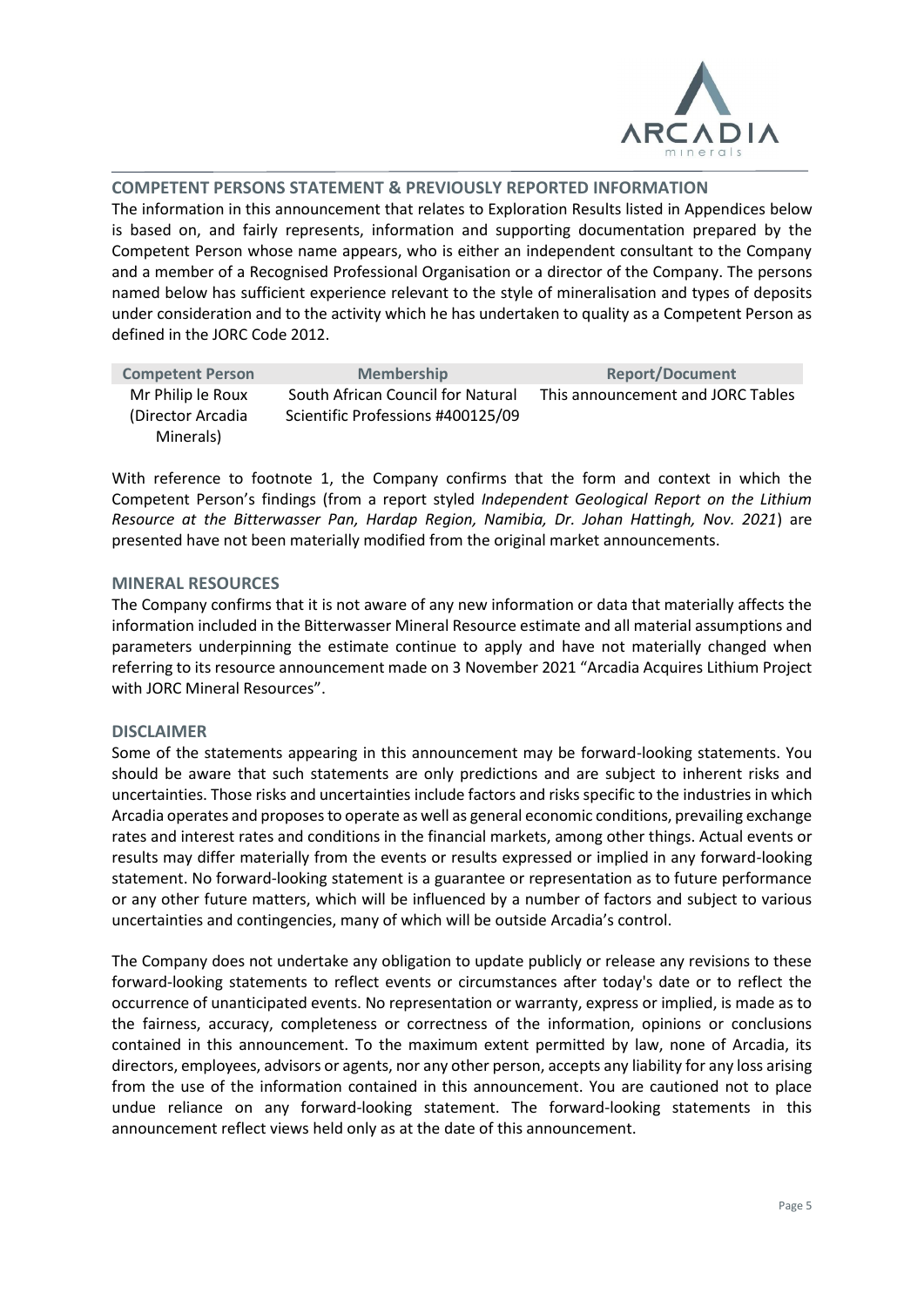

This announcement is not an offer, invitation, or recommendation to subscribe for, or purchase securities by the Company. Nor does this announcement constitute investment or financial product advice (nor tax, accounting, or legal advice) and is not intended to be used for the basis of making an investment decision. Investors should obtain their own advice before making any investment decision.

#### **BACKGROUND ON ARCADIA**

Arcadia is a Namibia-focused diversified metals exploration company, which is domiciled in Guernsey. The Company explores for a suite of Gold and battery metals (Nickel, Lithium and Copper) and owns the advanced Swanson Tantalum & Lithium project. Some of the Company's projects are located in the neighbourhood of established mining operations and significant discoveries. The mineral projects include-

- 1. The Swanson Project advanced tantalum and lithium project with early development potential
- 2. Kum-Kum Project prospective for nickel, copper, and platinum group elements
- 3. Karibib Project prospective for copper and gold
- 4. Bitterwasser Project prospective for lithium-in-brines and lithium-in-clays.

The Bitterwasser Clay Project contains a JORC Mineral Resource of 15.1Mt at an average grade of 828 ppm Li, which is derived from 16 drillholes completed over the Eden Pan and announced on the 3<sup>rd</sup> of November 2021.

|                       | <b>Mineral Reserve Category</b> |                    |                              | <b>Mineral Resource Category</b> |                        |                    |                              |                                           |
|-----------------------|---------------------------------|--------------------|------------------------------|----------------------------------|------------------------|--------------------|------------------------------|-------------------------------------------|
| <b>Classification</b> | Tonnage<br>(kt)                 | Li<br>Grade<br>ppm | <b>Contained</b><br>Li (ton) | <b>Classification</b>            | <b>Tonnage</b><br>(kt) | Li<br>Grade<br>ppm | <b>Contained</b><br>Li (ton) | Lithium<br>Carbonate<br><b>Equivalent</b> |
| <b>Total Probable</b> | 0                               |                    |                              | <b>Total Indicated</b>           | 0                      | 0                  | 0                            | 0                                         |
|                       |                                 |                    |                              | <b>Total Inferred</b>            | 15 100                 | 828                | 12 503                       | 66 929                                    |
| <b>Total Reserves</b> | 0                               |                    |                              | <b>Total Resources</b>           | 15 100                 | 828                | 12 503                       | 66 929                                    |

For more details, please visit **[www.arcadiaminerals.global](http://www.arcadiaminerals.global/)**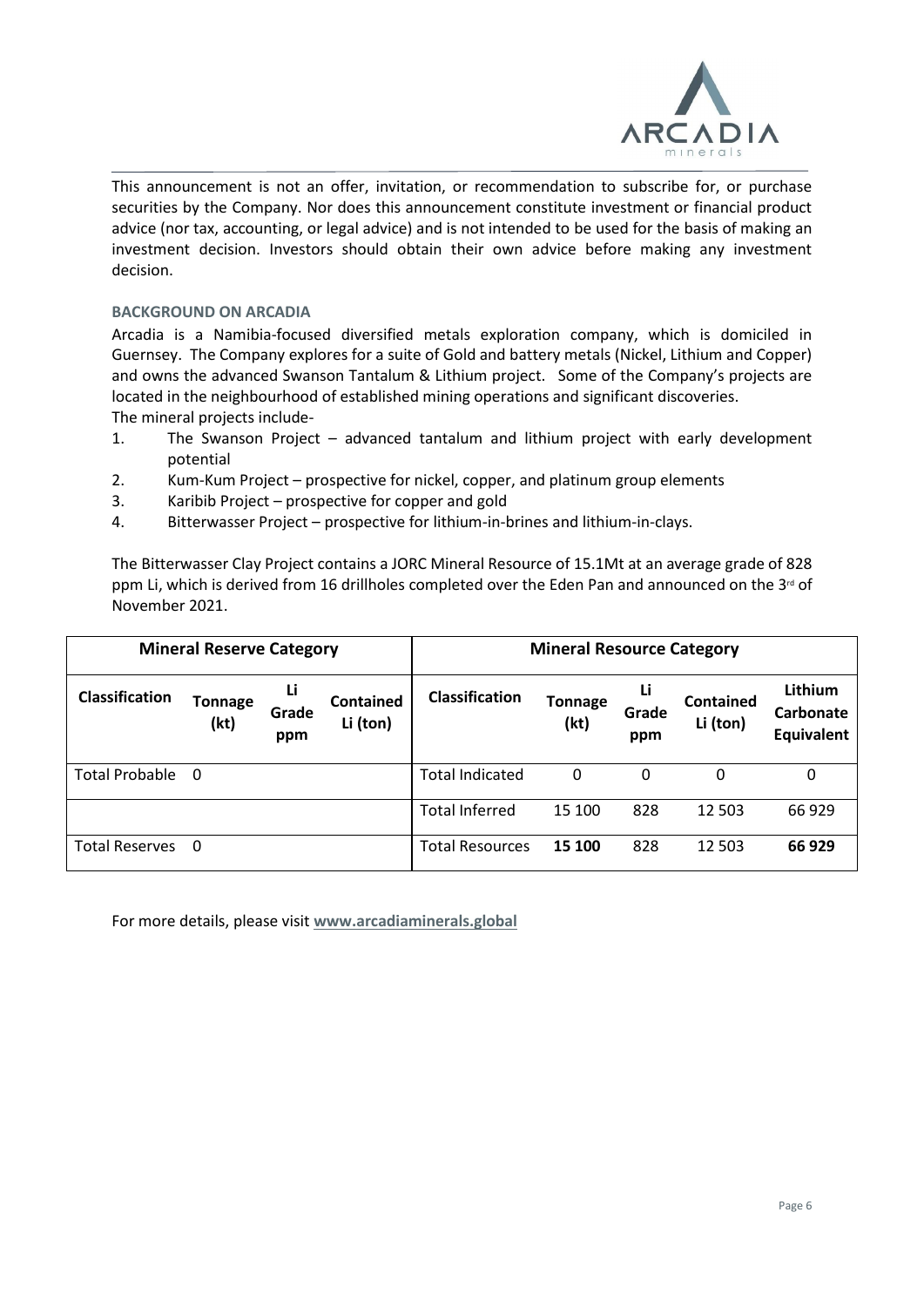

## **ANNEXURE 1 – TABLE 1: COORDINATES AND SIZES OF THE 14 PANS WITHIN THE BITTERWASSER LICENSE AREA**

| Pan Nr           | Area (sq. m) | % of Total | <b>EPL</b> | Easting UTM WGS84 | Northing UTM WGS84 |
|------------------|--------------|------------|------------|-------------------|--------------------|
| Pan 1            | 2,431,538    | 3%         | EPL 5354   | 787890            | 7369285            |
| Pan 2            | 6,030,100    | 6%         | EPL 5354   | 788179            | 7364738            |
| Pan 3            | 5,689,070    | 6%         | EPL 5353   | 804593            | 7356105            |
| Pan 4            | 1,756,489    | 2%         | EPL 5353   | 801584            | 7347487            |
| Pan 5 - Eden Pan | 18,309,435   | 19%        | EPL 5353   | 793004            | 7350477            |
| Pan 6            | 1,173,044    | 1%         | EPL 5353   | 792333            | 7344832            |
| Pan 7            | 1,879,941    | 2%         | EPL 8103   | 791832            | 7342801            |
| Pan 8            | 7,099,082    | 7%         | EPL 8103   | 792721            | 7337978            |
| Pan 9            | 10,337,020   | 11%        | EPL 5358   | 799486            | 7339022            |
| Pan 10           | 2,515,014    | 3%         | EPL 5358   | 799248            | 7334829            |
| Pan 11           | 2,299,452    | 2%         | EPL 5358   | 800760            | 7329552            |
| Pan 12           | 20,839,117   | 22%        | EPL 5358   | 803256            | 7318569            |
| Pan 13           | 5,101,024    | 5%         | EPL 8104   | 781800            | 7317684            |
| Pan 14           | 10,480,930   | 11%        | EPL 8103   | 763363            | 7338232            |
| <b>Total</b>     | 95,941,255   | 100%       |            |                   |                    |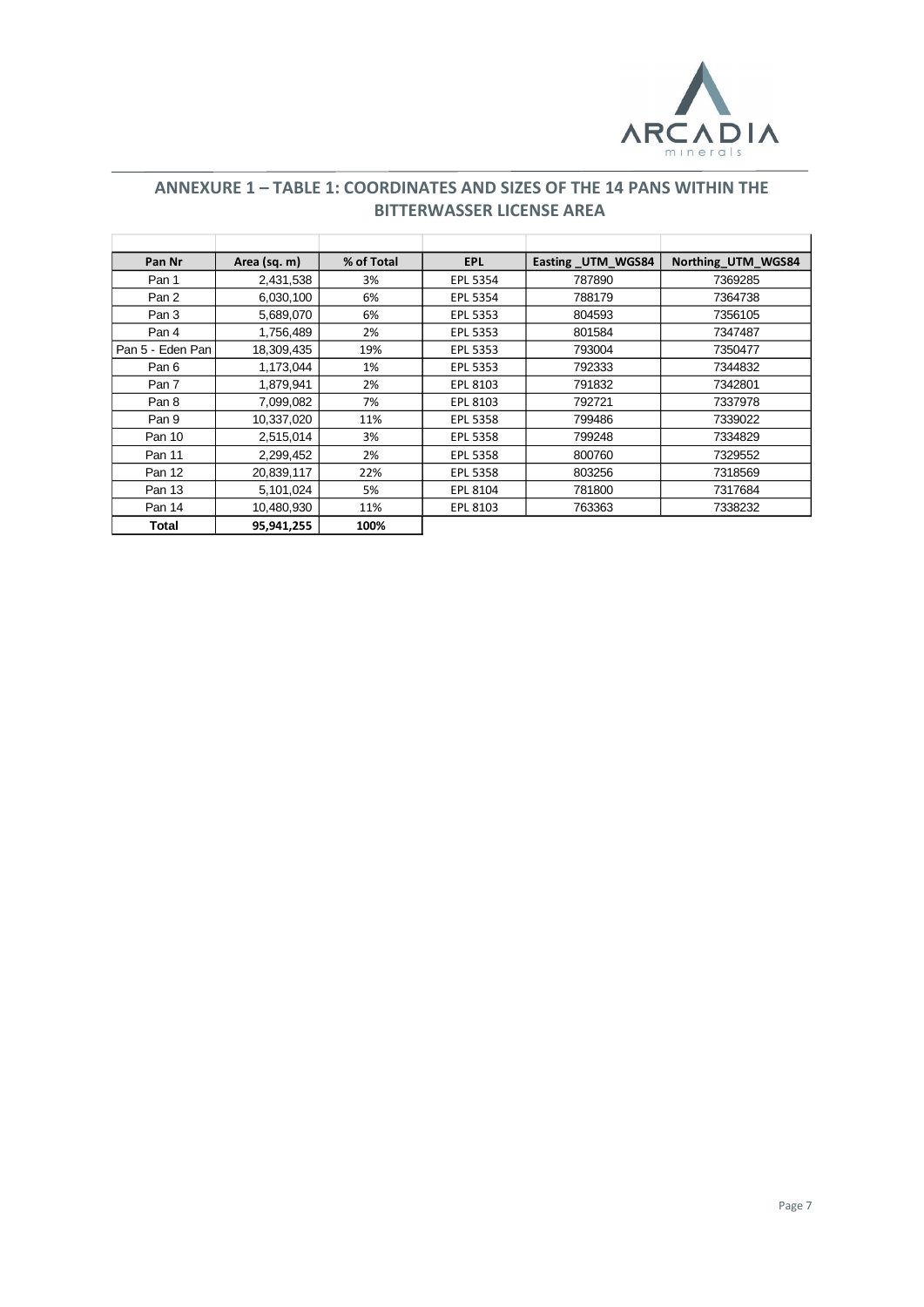



#### **ANNEXURE 2 – MAP 1: MAP SHOWING THE LOCATION OF THE 14 PANS AT BITTERWASSER**

Page 8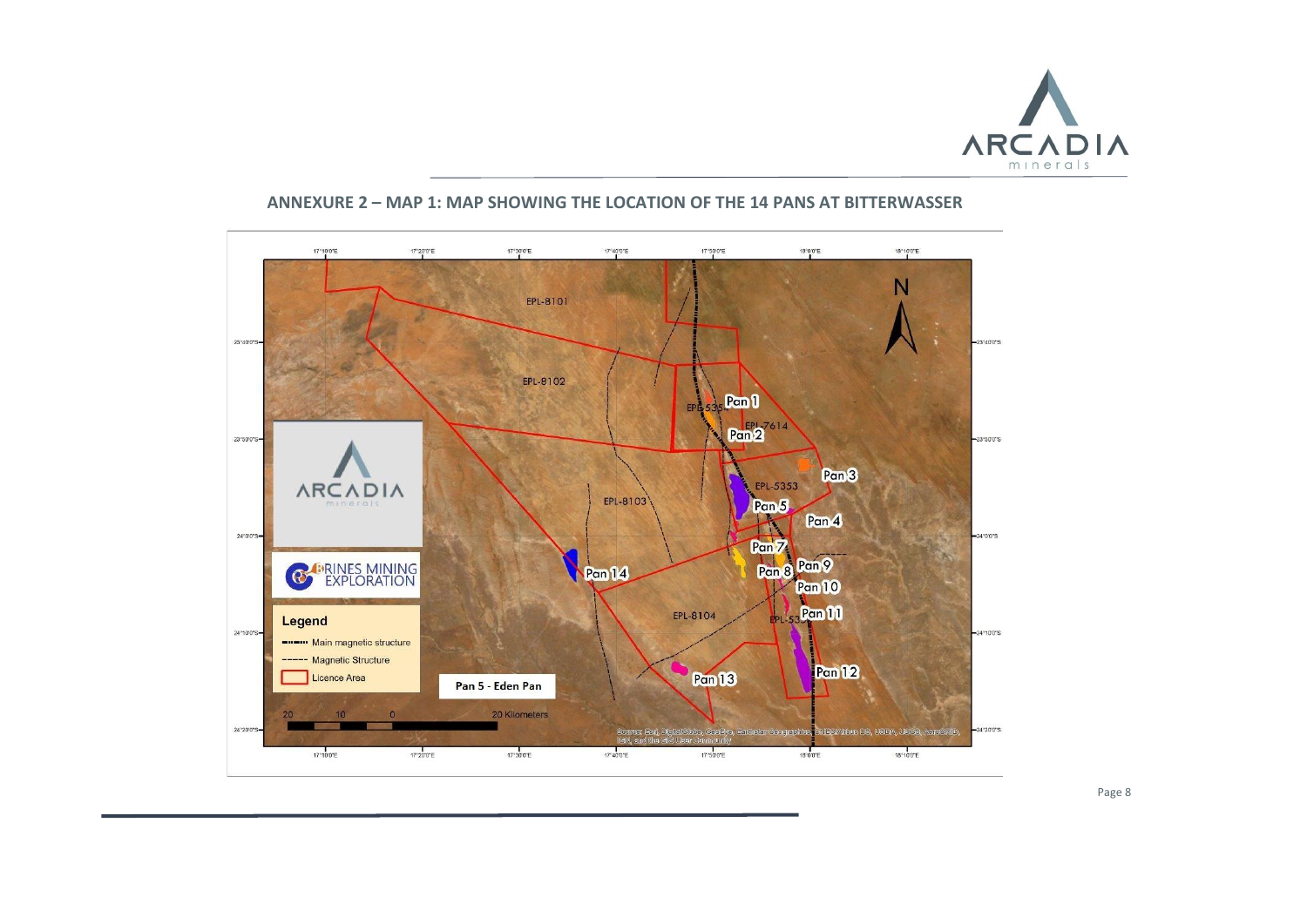![](_page_8_Picture_0.jpeg)

![](_page_8_Figure_1.jpeg)

#### **ANNEXURE 3 – MAP 2: BITTERWASSER EDEN PAN (Pan 5) DRILLHOLE LOCALITY MAP**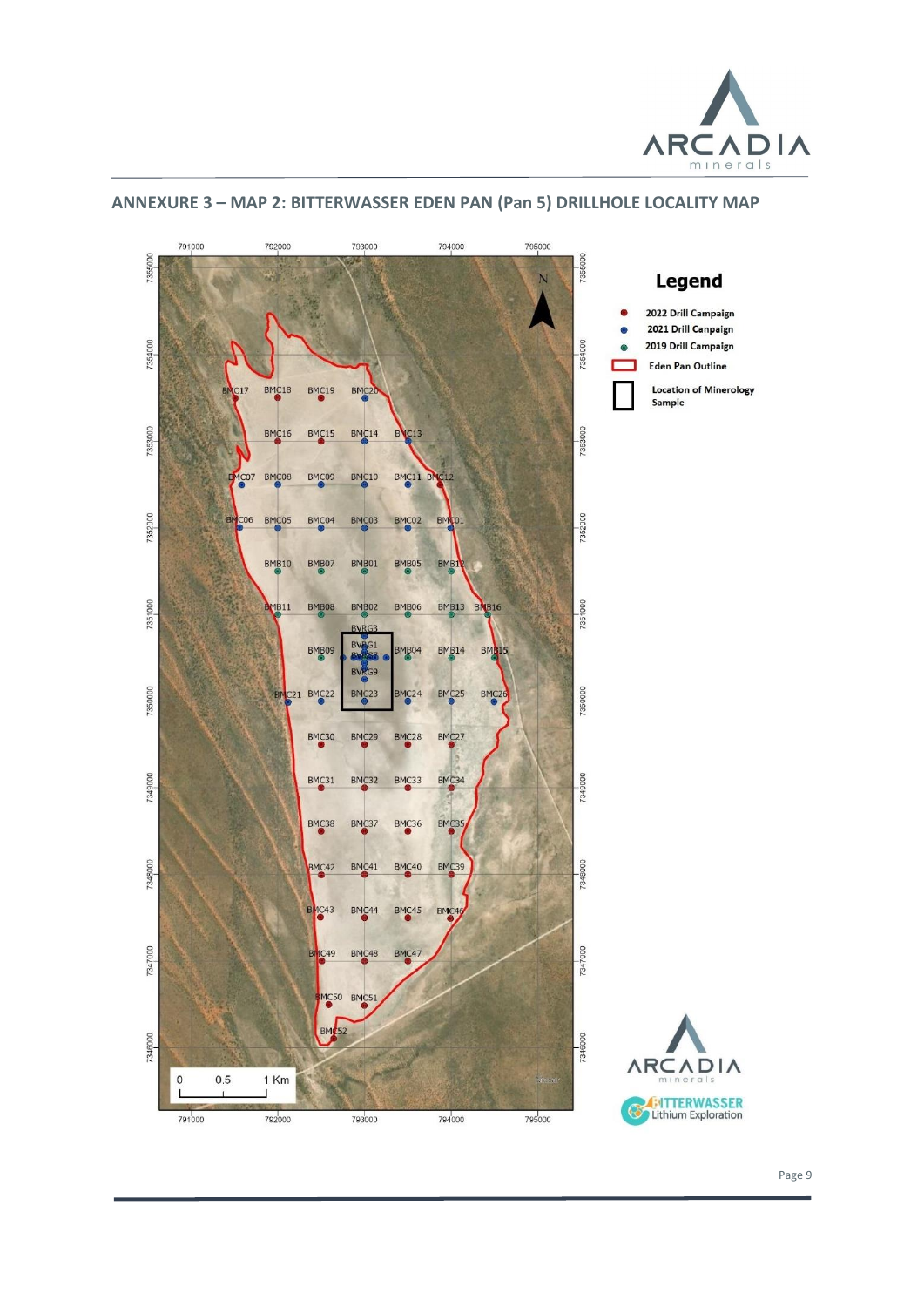![](_page_9_Picture_0.jpeg)

#### **ANNEXURE 4 – TABLE OF DRILLHOLE INTERCEPTS**

|         |          |          |           |             |             |            |      | <b>Total Clay</b> |         |        |      | Middle Clay Unit |         |        |
|---------|----------|----------|-----------|-------------|-------------|------------|------|-------------------|---------|--------|------|------------------|---------|--------|
| HOLE ID | UTM33S X | UTM33S Y | Elevation | Azimuth     | Inclination | <b>EOH</b> | From | To                | Thick m | Li ppm | From | To               | Thick m | Li ppm |
| BMC01   | 793993   | 7352001  | 1231      | 0           | -90         | 1.00       | 0.00 | 0.80              | 0.80    | 162    |      |                  |         |        |
| BMC02   | 793500   | 7352000  | 1230      | $\mathbf 0$ | $-90$       | 6.80       | 0.00 | 6.60              | 6.60    | 368    | 2.00 | 6.60             | 4.60    | 335    |
| BMC03   | 793000   | 7352000  | 1232      | 0           | $-90$       | 9.80       | 0.00 | 9.60              | 9.60    | 531    | 2.60 | 9.60             | 7.00    | 530    |
| BMC04   | 792500   | 7352000  | 1229      | $\mathbf 0$ | $-90$       | 12.20      | 0.00 | 12.00             | 12.00   | 600    | 2.80 | 12.00            | 9.20    | 620    |
| BMC05   | 792000   | 7352000  | 1232      | $\mathbf 0$ | $-90$       | 10.40      | 0.00 | 8.00              | 8.00    | 319    | 2.80 | 8.00             | 5.20    | 529    |
| BMC06   | 791560   | 7352005  | 1230      | $\mathbf 0$ | $-90$       | 2.00       | 0.00 | 0.60              | 0.60    | 310    |      |                  |         |        |
| BMC07   | 791584   | 7352497  | 1232      | $\mathbf 0$ | $-90$       | 2.00       | 0.00 | 0.60              | 0.60    | 241    |      |                  |         |        |
| BMC08   | 792000   | 7352500  | 1228      | $\Omega$    | $-90$       | 12.00      | 0.00 | 8.40              | 8.40    | 372    | 2.60 | 8.40             | 5.80    | 485    |
| BMC09   | 792500   | 7352500  | 1228      | $\Omega$    | $-90$       | 10.40      | 0.00 | 10.20             | 10.20   | 463    | 1.80 | 10.20            | 8.40    | 445    |
| BMC10   | 793000   | 7352500  | 1229      | $\mathbf 0$ | $-90$       | 7.00       | 0.00 | 6.60              | 6.60    | 411    | 1.40 | 6.60             | 5.20    | 390    |
| BMC11   | 793500   | 7352500  | 1228      | $\mathbf 0$ | $-90$       | 4.40       | 0.00 | 0.40              | 0.40    | 335    |      |                  |         |        |
| BMC13   | 793505   | 7353001  | 1230      | $\mathbf 0$ | -90         | 1.40       | 0.00 | 0.60              | 0.60    | 200    |      |                  |         |        |
| BMC14   | 793000   | 7353000  | 1225      | $\mathbf 0$ | $-90$       | 10.80      | 0.00 | 9.40              | 9.40    | 469    | 2.00 | 9.40             | 7.40    | 459    |
| BMC20   | 793005   | 7353497  | 1228      | $\mathbf 0$ | $-90$       | 7.80       | 0.00 | 7.20              | 7.20    | 254    | 1.00 | 7.20             | 6.20    | 230    |
| BMC21   | 792117   | 7349988  | 1233      | 0           | $-90$       | 2.00       | 0.00 | 0.80              | 0.80    | 275    |      |                  |         |        |
| BMC22   | 792500   | 7350000  | 1232      | 0           | $-90$       | 7.80       | 0.00 | 7.60              | 7.60    | 586    | 3.80 | 7.60             | 3.80    | 630    |
| BMC23   | 793000   | 7350000  | 1228      | $\mathbf 0$ | $-90$       | 10.80      | 0.00 | 10.60             | 10.60   | 585    | 2.60 | 10.60            | 8.00    | 594    |
| BMC24   | 793500   | 7350000  | 1229      | $\mathbf 0$ | $-90$       | 9.40       | 0.00 | 9.40              | 9.40    | 578    | 3.00 | 9.40             | 6.40    | 620    |
| BMC25   | 794000   | 7350000  | 1238      | $\mathbf 0$ | $-90$       | 5.60       | 0.00 | 5.60              | 5.60    | 239    | 5.00 | 5.60             | 0.60    | 230    |
| BMC26   | 794494   | 7349995  | 1232      | $\mathbf 0$ | $-90$       | 3.20       | 0.00 | 0.40              | 1.40    | 166    |      |                  |         |        |
| BVRG1   | 793000   | 7350565  | 1229      | $\mathbf 0$ | $-90$       | 11.40      | 0.00 | 11.20             | 11.20   | 775    | 2.80 | 11.20            | 8.40    | 855    |
| BVRG2   | 793000   | 7350627  | 1235      | $\mathbf 0$ | $-90$       | 13.00      | 0.00 | 12.80             | 12.80   | 754    | 2.60 | 12.80            | 10.20   | 809    |
| BVRG3   | 793000   | 7350752  | 1233      | 0           | $-90$       | 11.60      | 0.00 | 11.40             | 11.40   | 728    | 2.80 | 11.40            | 8.60    | 790    |
| BVRG4   | 793063   | 7350502  | 1232      | $\mathbf 0$ | $-90$       | 11.80      | 0.00 | 11.60             | 11.60   | 778    | 4.00 | 11.60            | 7.60    | 904    |
| BVRG5   | 793125   | 7350502  | 1230      | $\mathbf 0$ | $-90$       | 12.20      | 0.00 | 12.00             | 12.00   | 721    | 3.80 | 12.00            | 8.20    | 804    |
| BVRG6   | 793250   | 7350502  | 1230      | 0           | $-90$       | 10.40      | 0.00 | 8.80              | 8.80    | 764    | 2.80 | 8.80             | 6.00    | 898    |
| BVRG7   | 793000   | 7350440  | 1235      | 0           | $-90$       | 11.00      | 0.00 | 10.80             | 10.80   | 711    | 2.80 | 10.80            | 8.00    | 779    |
| BVRG8   | 793000   | 7350377  | 1233      | $\Omega$    | $-90$       | 11.80      | 0.00 | 11.60             | 11.60   | 784    | 2.60 | 11.60            | 9.00    | 841    |
| BVRG9   | 793000   | 7350252  | 1232      | 0           | $-90$       | 10.60      | 0.00 | 10.40             | 10.40   | 662    | 2.80 | 10.40            | 7.60    | 703    |
| BVRG10  | 792938   | 7350502  | 1231      | $\mathbf 0$ | $-90$       | 12.00      | 0.00 | 11.60             | 11.60   | 689    | 2.20 | 11.60            | 9.40    | 733    |
| BVRG11  | 792875   | 7350501  | 1231      | $\mathbf 0$ | $-90$       | 12.00      | 0.00 | 11.80             | 11.80   | 676    | 2.20 | 11.80            | 9.60    | 714    |
| BVRG12  | 792750   | 7350501  | 1231      | $\mathbf 0$ | $-90$       | 11.60      | 0.00 | 11.40             | 11.40   | 565    | 2.80 | 11.40            | 8.60    | 586    |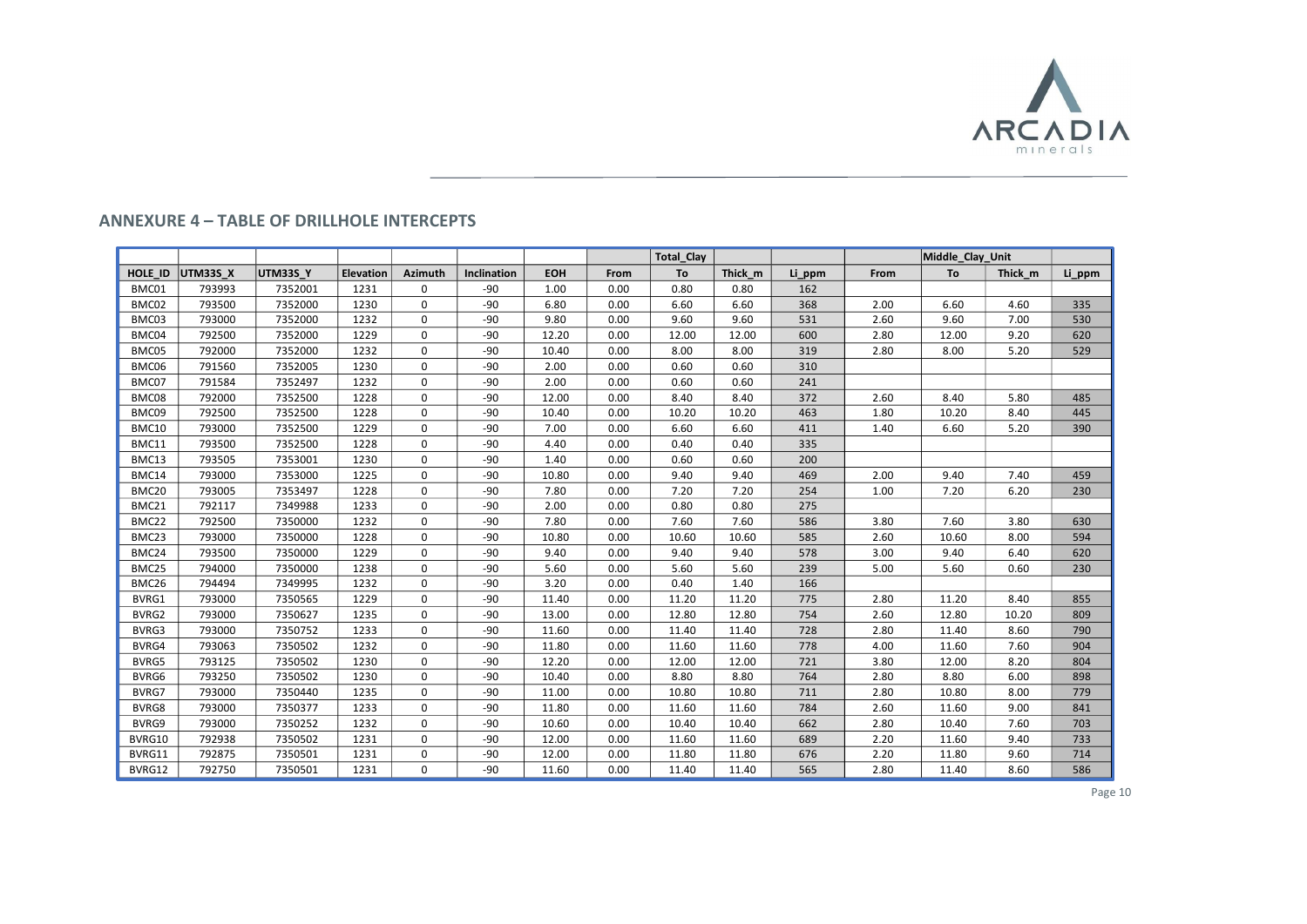![](_page_10_Picture_0.jpeg)

#### Top view  $BMC21$  $BMC22$  $BMC23$  $BMC24$ BMC<sub>25</sub>  $BMC26$ **Cross-section E-W** BMC21 BMC<sub>25</sub> <u>on</u> BMC26 BMC22 ۰ 'n  $BMC24$  $BMC23$ **Lithology Code** Li ppm LABEL<br>DCSC PAT COL RANGE 614.3<br>528.6<br>442.9<br>357.1<br>271.4<br>185.7 **Upper unit** LBGSC MSC<br>MSC<br>MGPC **ARCADIA** Middle unit GGPC<br>OGPC nerals Lower unit L LT **BATTERWASSER**  $\bar{z}$  $\sim$   $\alpha$  $\alpha$  .  $\sim 0$

## **ANNEXURE 5 – SECTION THROUGH THE CENTRE OF THE EDEN PAN SHOWING CLAY UNITS AND GRADE DISTRUBUTION**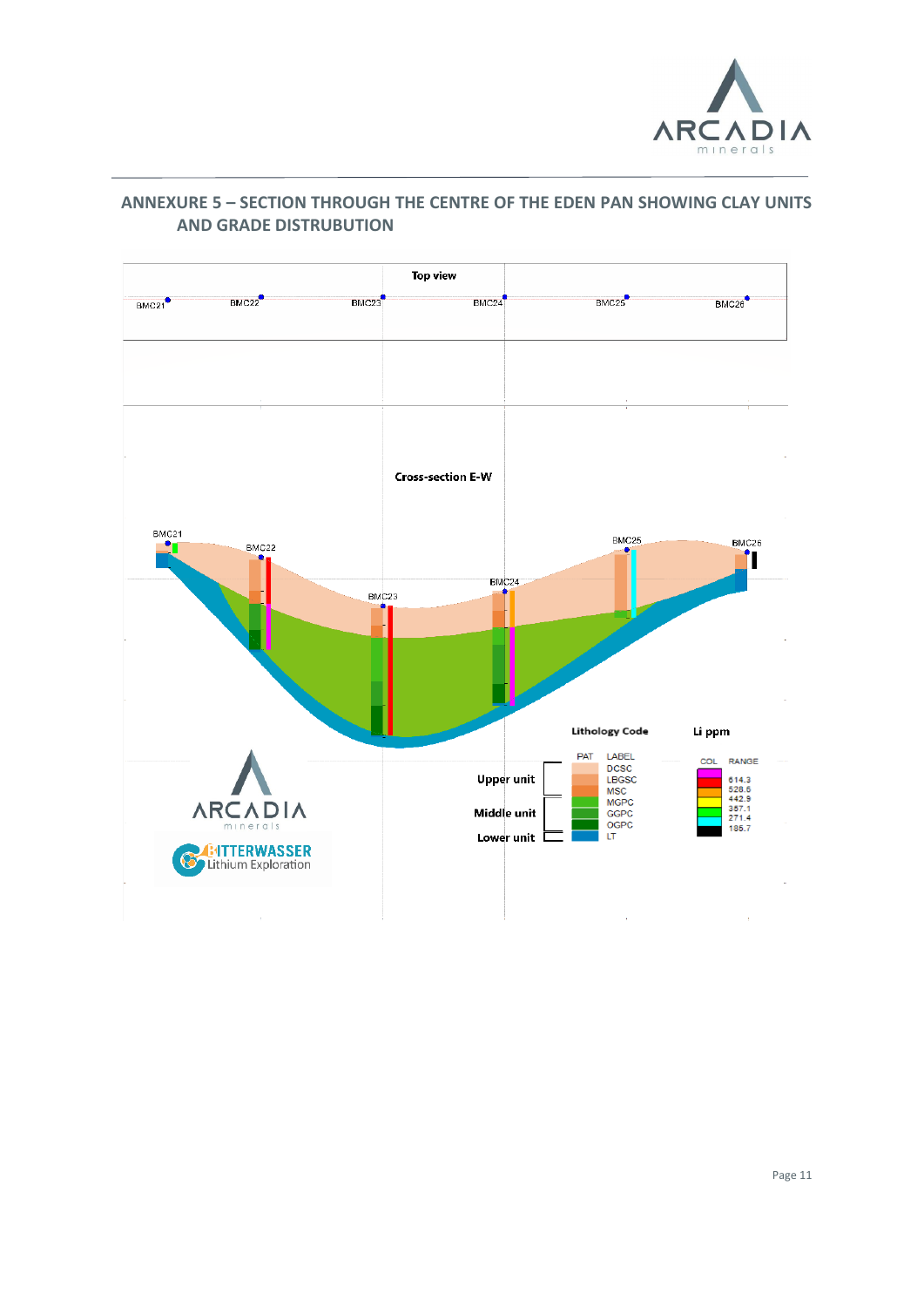![](_page_11_Picture_0.jpeg)

#### **ANNEXURE 6**

#### **JORC 2012 TABLES**<sup>4</sup>

The following Tables are provided to ensure compliance with the JORC Code (2012 Edition) requirements for the reporting of Exploration Results and Mineral Resources at the Bitterwasser Lithium-in-Clays Project.

#### **Section 1 Sampling Techniques and Data**

| <b>Criteria</b>               | JORC Code explanation                                                                                                                                                                                                                                                                                                                                                                                                                                                                                                                                                                                                                                                                                                                                                                                                                                                                                                                                                                                                                                                                                              | <b>Commentary</b>                                                                                                                                                                                                                                                                                                                                                                                                                                                                                                                                                                                                                                                                                                                                |
|-------------------------------|--------------------------------------------------------------------------------------------------------------------------------------------------------------------------------------------------------------------------------------------------------------------------------------------------------------------------------------------------------------------------------------------------------------------------------------------------------------------------------------------------------------------------------------------------------------------------------------------------------------------------------------------------------------------------------------------------------------------------------------------------------------------------------------------------------------------------------------------------------------------------------------------------------------------------------------------------------------------------------------------------------------------------------------------------------------------------------------------------------------------|--------------------------------------------------------------------------------------------------------------------------------------------------------------------------------------------------------------------------------------------------------------------------------------------------------------------------------------------------------------------------------------------------------------------------------------------------------------------------------------------------------------------------------------------------------------------------------------------------------------------------------------------------------------------------------------------------------------------------------------------------|
| <b>Sampling</b><br>techniques | Nature and quality of sampling (e.g., cut channels, random chips, or specific<br>$\bullet$<br>specialised industry standard measurement tools appropriate to the<br>minerals under investigation, such as down hole gamma sondes, or<br>handheld XRF instruments, etc). These examples should not be taken as<br>limiting the broad meaning of sampling.<br>Include reference to measures taken to ensure sample representivity and the<br>appropriate calibration of any measurement tools or systems used.<br>Aspects of the determination of mineralisation that are Material to the<br>Public Report.<br>In cases where 'industry standard' work has been done this would be<br>relatively simple (e.g., 'reverse circulation drilling was used to obtain 1 m<br>samples from which 3 kg was pulverised to produce a 30 g charge for fire<br>assay'). In other cases, more explanation may be required, such as where<br>there is coarse gold that has inherent sampling problems. Unusual<br>commodities or mineralisation types (e.g., submarine nodules) may warrant<br>disclosure of detailed information. | Sampling was undertaken using industry standard practices and consist of<br>$\bullet$<br>hand-auger drilling by Bitterwasser Lithium Exploration (Pty) Ltd. during<br>December 2021 and January 2022.<br>All drill holes are vertical<br>$\bullet$<br>A total of 370 samples were taken from the core of the drilling campaign, of<br>and 45 for QAQC samples was added.<br>Samples ranged from 317 g to 1090 g.<br>An additional 38 density samples were collected.<br>$\bullet$<br>To minimize sample contamination, the collected sediment samples were<br>placed on a canvas cloth, while the clay-bit was cleaned with a wet cloth<br>and water after every sample.<br>All drill hole and sample locations are mapped in WGS84 UTM zone 33S |

<sup>&</sup>lt;sup>4</sup> This information is provided with reference to the Independent Geological Report on the Lithium Resource at the Bitterwasser Pan (Hardap Region, Namibia) by Dr. Johan Hattingh, Nov. 2021 as reported in the announcement dated 3 November 2021.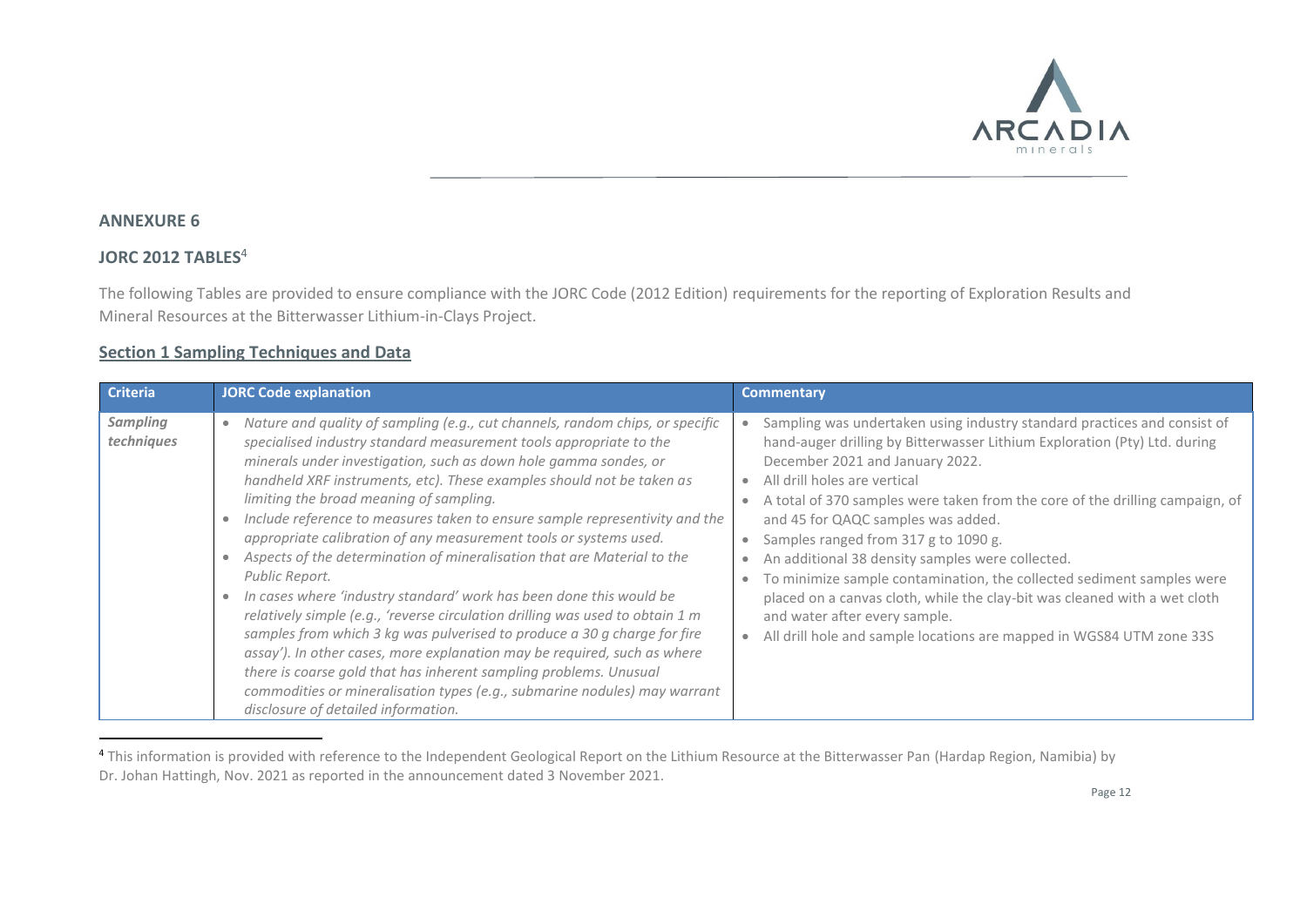![](_page_12_Picture_0.jpeg)

| <b>Criteria</b>                                         | <b>JORC Code explanation</b>                                                                                                                                                                                                                                                                                                                                                                                                                                                           | <b>Commentary</b>                                                                                                                                                                                                                                                                                                                                                                               |
|---------------------------------------------------------|----------------------------------------------------------------------------------------------------------------------------------------------------------------------------------------------------------------------------------------------------------------------------------------------------------------------------------------------------------------------------------------------------------------------------------------------------------------------------------------|-------------------------------------------------------------------------------------------------------------------------------------------------------------------------------------------------------------------------------------------------------------------------------------------------------------------------------------------------------------------------------------------------|
| <b>Drilling</b><br>techniques                           | Drill type (e.g., core, reverse circulation, open-hole hammer, rotary air blast,<br>auger, Bangka, sonic, etc) and details (e.g., core diameter, triple or standard<br>tube, depth of diamond tails, face-sampling bit or other type, whether core<br>is oriented and if so, by what method, etc).                                                                                                                                                                                     | • 64 vertical hand-auger drillholes were drilled perpendicular to the long axis<br>of the main Bitterwasser pan.<br>The holes were drilled on a 500 m x 500 m grid and have a total core length<br>of 412.60 m.<br>A 250 mm long auger clay-bit with a 90 mm outer diameter was used.<br>$\bullet$<br>The depth of the holes ranged from 1.00 m to 13.00 m.                                     |
| <b>Drill sample</b><br>recovery                         | Method of recording and assessing core and chip sample recoveries and<br>$\bullet$<br>results assessed.<br>Measures taken to maximise sample recovery and ensure representative<br>$\bullet$<br>nature of the samples.<br>Whether a relationship exists between sample recovery and grade and<br>۰<br>whether sample bias may have occurred due to preferential loss/gain of<br>fine/coarse material.                                                                                  | • Core recovery in the mineralised clay zone was almost 100% due to the<br>cohesive nature of the clay.<br>Measures taken to maximise sample recovery and ensure representative<br>$\bullet$<br>nature of the samples is not recorded in available documents.<br>No apparent bias was noted between sample recovery and grade.                                                                  |
| Logging                                                 | Whether core and chip samples have been geologically and geotechnically<br>logged to a level of detail to support appropriate Mineral Resource<br>estimation, mining studies and metallurgical studies.<br>Whether logging is qualitative or quantitative in nature. Core (or costean,<br>۰<br>channel, etc) photography.<br>The total length and percentage of the relevant intersections logged.                                                                                     | All drill holes were fully logged and are qualitative.<br>The core has been logged to a level of detail to support appropriate Mineral<br>$\bullet$<br>Resource estimation, mining studies and metallurgical studies.<br>The total length of the mineralized clay logged is 412.60 m<br>$\bullet$                                                                                               |
| Sub-sampling<br>techniques<br>and sample<br>preparation | If core, whether cut or sawn and whether quarter, half or all core taken.<br>If non-core, whether riffled, tube sampled, rotary split, etc and whether<br>sampled wet or dry.<br>For all sample types, the nature, quality and appropriateness of the sample<br>preparation technique.<br>Quality control procedures adopted for all sub-sampling stages to maximise<br>۰<br>representivity of samples.<br>Measures taken to ensure that the sampling is representative of the in-situ | Each of the 370 samples was split into two. One split was for chemical<br>$\bullet$<br>analysis and the other split for is kept for mineralogical and metallurgical<br>test work.<br>The Middle clay was composite sampled at an interval of 0.20 m to 2.80 m<br>$\bullet$<br>average of 1.43m and the Upper Clay Unit was sampled at an average<br>interval of 0.20 m to 5.00 m average 0.92m. |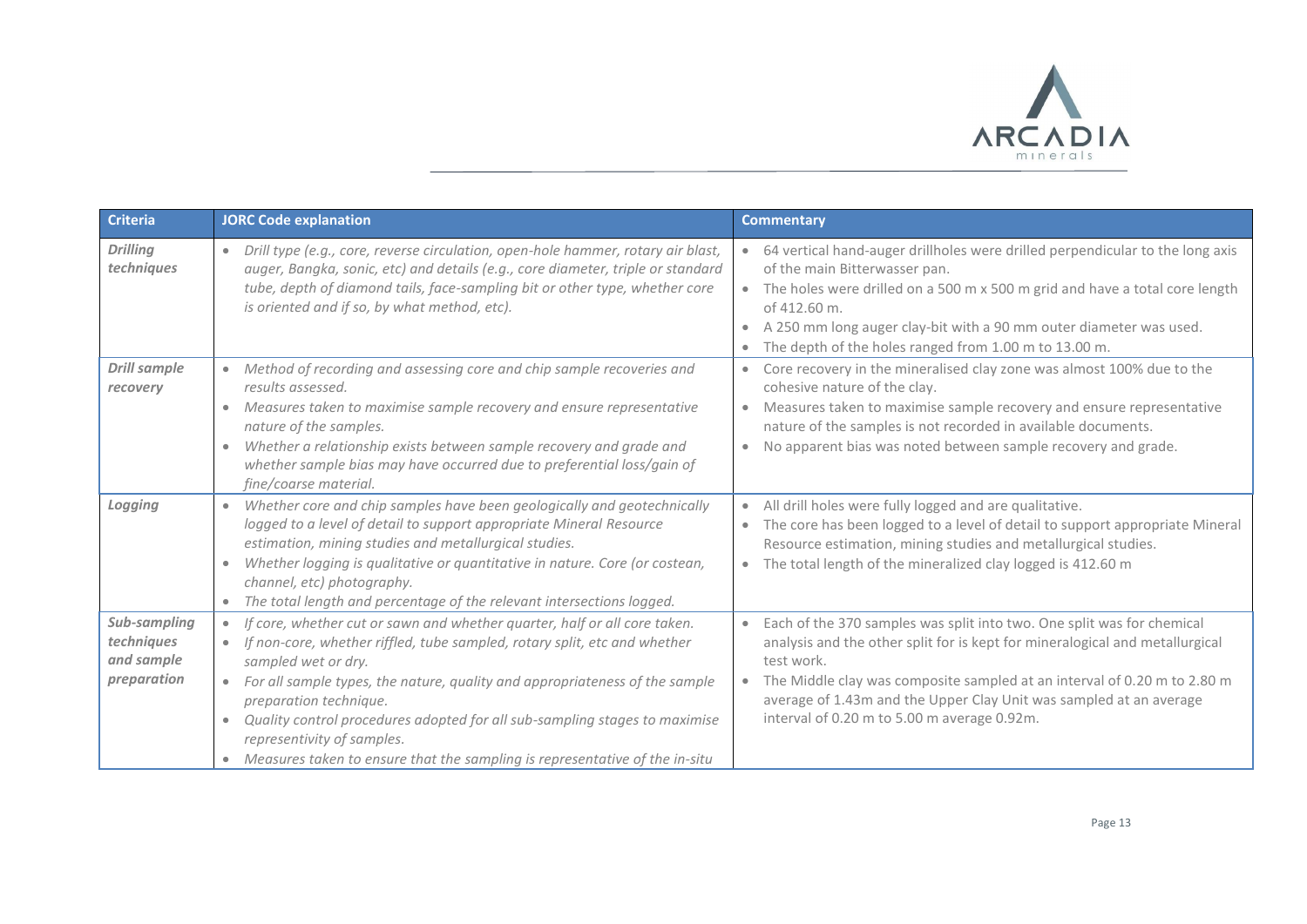![](_page_13_Picture_0.jpeg)

| <b>Criteria</b>                                            | <b>JORC Code explanation</b>                                                                                                                                                                                                                                                                                                                                                                                                                                                                                                                                                                                                                                     | <b>Commentary</b>                                                                                                                                                                                                                                                                                                                                                                                                                                                                                                                                                                                                                                                                                                                                                                                                                                                |
|------------------------------------------------------------|------------------------------------------------------------------------------------------------------------------------------------------------------------------------------------------------------------------------------------------------------------------------------------------------------------------------------------------------------------------------------------------------------------------------------------------------------------------------------------------------------------------------------------------------------------------------------------------------------------------------------------------------------------------|------------------------------------------------------------------------------------------------------------------------------------------------------------------------------------------------------------------------------------------------------------------------------------------------------------------------------------------------------------------------------------------------------------------------------------------------------------------------------------------------------------------------------------------------------------------------------------------------------------------------------------------------------------------------------------------------------------------------------------------------------------------------------------------------------------------------------------------------------------------|
|                                                            | material collected, including for instance results for field duplicate/second-<br>half sampling.<br>Whether sample sizes are appropriate to the grain size of the material being<br>sampled.                                                                                                                                                                                                                                                                                                                                                                                                                                                                     |                                                                                                                                                                                                                                                                                                                                                                                                                                                                                                                                                                                                                                                                                                                                                                                                                                                                  |
| <b>Quality of</b><br>assay data and<br>laboratory<br>tests | The nature, quality and appropriateness of the assaying and laboratory<br>$\bullet$<br>procedures used and whether the technique is considered partial or total.<br>For geophysical tools, spectrometers, handheld XRF instruments, etc, the<br>$\bullet$<br>parameters used in determining the analysis including instrument make and<br>model, reading times, calibrations factors applied and their derivation, etc.<br>Nature of quality control procedures adopted (e.g., standards, blanks,<br>$\bullet$<br>duplicates, external laboratory checks) and whether acceptable levels of<br>accuracy (i.e., lack of bias) and precision have been established. | The samples were analysed at ALS in Namibia, where sample preparation<br>$\bullet$<br>took place, and the samples was then sent to ALS in Ireland.<br>• Sodium peroxide fusion ICP-MS finish for analysis of Li (ppm), K (%), Al (%),<br>Cr (%), Si (%), Ti (%), As (ppm), Cd (ppm), Fe (%), Mg (%), Mn (%), P (%), Co<br>(%) and Y (%) was done.<br>The QAQC samples consisted of African Minerals Standards (Pty) Ltd.'s<br>$\bullet$<br>(AMIS) certified reference materials AMIS0683 (standard), and AMIS0577<br>(blank) and were inserted on average every $6 - 7$ m within the sampling<br>stream.<br>It is assumed that industry best practices were used by the laboratories to<br>$\bullet$<br>ensure sample representivity and acceptable assay data accuracy, however<br>the specific QAQC procedures used are not recorded in available<br>documents |
| Verification of<br>sampling and<br>assaying                | The verification of significant intersections by either independent or<br>$\bullet$<br>alternative company personnel.<br>The use of twinned holes.<br>$\bullet$<br>Documentation of primary data, data entry procedures, data verification,<br>$\bullet$<br>data storage (physical and electronic) protocols.<br>Discuss any adjustment to assay data.                                                                                                                                                                                                                                                                                                           | All samples and data were verified by the project geologist.<br>$\bullet$<br>All sample material was bagged and tagged on site as per the specific clay<br>unit it was located on. The sample intersections were logged in the field and<br>were weighed at the sampling site.<br>All hard copy data-capturing was completed at the sampling locality.<br>$\bullet$<br>All sample material was stored at a secure storage site.<br>$\bullet$<br>The original assay data has not been adjusted.<br>$\bullet$<br>Recording of field observations and that of samples collected was done in<br>$\bullet$<br>field notes and transferred to and electronic data base following the<br>Standard Operational Procedures.<br>No twin holes were drilled.<br>$\bullet$                                                                                                   |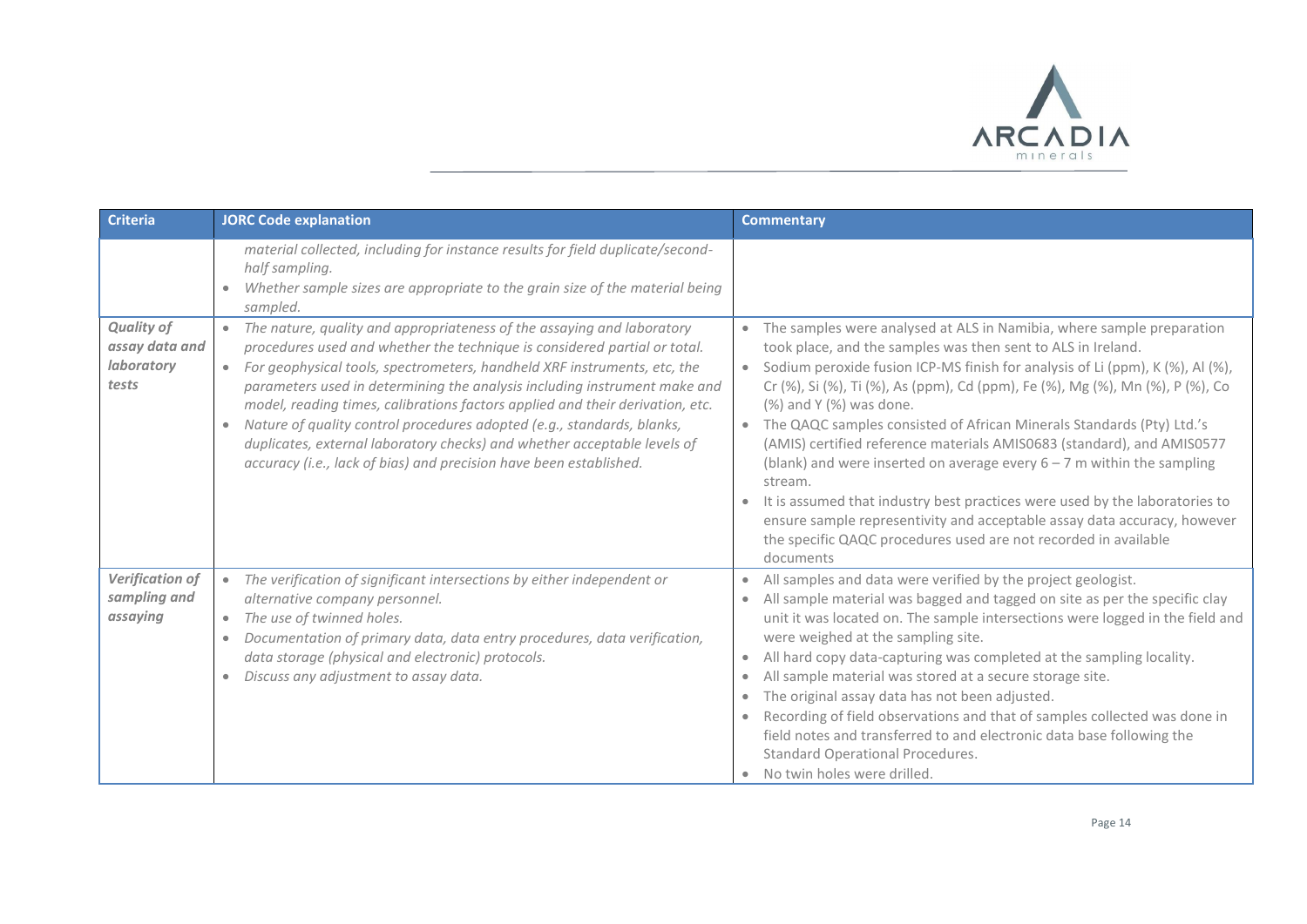![](_page_14_Picture_0.jpeg)

| <b>Criteria</b>                                                            | <b>JORC Code explanation</b>                                                                                                                                                                                                                                                                                                                                                         | <b>Commentary</b>                                                                                                                                                                                                                                                                                                                                                                                                                                                                                                                |
|----------------------------------------------------------------------------|--------------------------------------------------------------------------------------------------------------------------------------------------------------------------------------------------------------------------------------------------------------------------------------------------------------------------------------------------------------------------------------|----------------------------------------------------------------------------------------------------------------------------------------------------------------------------------------------------------------------------------------------------------------------------------------------------------------------------------------------------------------------------------------------------------------------------------------------------------------------------------------------------------------------------------|
| <b>Location of</b><br>data points                                          | Accuracy and quality of surveys used to locate drill holes (collar and down-<br>hole surveys), trenches, mine workings and other locations used in Mineral<br>Resource estimation.<br>Specification of the grid system used.<br>$\bullet$<br>Quality and adequacy of topographic control.                                                                                            | The locations of all the samples were recorded.<br>$\bullet$<br>The sample locations were GPS captured using WGS84 UTM zone 33S.<br>$\bullet$<br>The quality and accuracy of the GPS and its measurements is not known,<br>$\bullet$<br>because it is not stated in available documents.                                                                                                                                                                                                                                         |
| <b>Data spacing</b><br>and<br>distribution                                 | Data spacing for reporting of Exploration Results.<br>$\bullet$<br>Whether the data spacing and distribution is sufficient to establish the<br>۰<br>degree of geological and grade continuity appropriate for the Mineral<br>Resource and Ore Reserve estimation procedure(s) and classifications<br>applied.<br>Whether sample compositing has been applied.                        | The drill holes are spaced on a 500 m x 500 m grid.<br>The data spacing and distribution of the drill holes and samples is sufficient<br>$\bullet$<br>to establish the degree of geological and grade continuity appropriate for<br>the Mineral Resource and Ore Reserve estimation procedure(s) and<br>classifications applied<br>The Middle clay was composite sampled at an interval of 0.20 m to 2.80 m<br>average of 1.43m and the Upper Clay Unit was sampled at an average<br>interval of 0.20 m to 5.00 m average 0.92m. |
| <b>Orientation of</b><br>data in<br>relation to<br>geological<br>structure | Whether the orientation of sampling achieves unbiased sampling of possible<br>structures and the extent to which this is known, considering the deposit<br>type.<br>If the relationship between the drilling orientation and the orientation of key<br>mineralised structures is considered to have introduced a sampling bias, this<br>should be assessed and reported if material. | The holes were all drilled vertical and perpendicular to the sediment<br>$\bullet$<br>horizons and all the sediment horizons were sampled equally and<br>representative.<br>The lithium is not visible; therefore, no bias could take place when selecting<br>the sample position.<br>The orientation of the sampling is unbiased.<br>$\bullet$<br>The relationship between the sampling orientation and the orientation of<br>$\bullet$<br>key mineralized structures is not considered to have introduced a sampling<br>bias.  |
| Sample<br>security                                                         | The measures taken to ensure sample security.<br>$\bullet$                                                                                                                                                                                                                                                                                                                           | Bitterwasser Lithium Exploration (Pty) Ltd. maintained strict chain-of-<br>custody procedures during all segments of sample handling, transport and<br>samples prepared for transport to the laboratory are bagged and labelled in<br>a manner which prevents tampering. Samples also remain in Bitterwasser                                                                                                                                                                                                                     |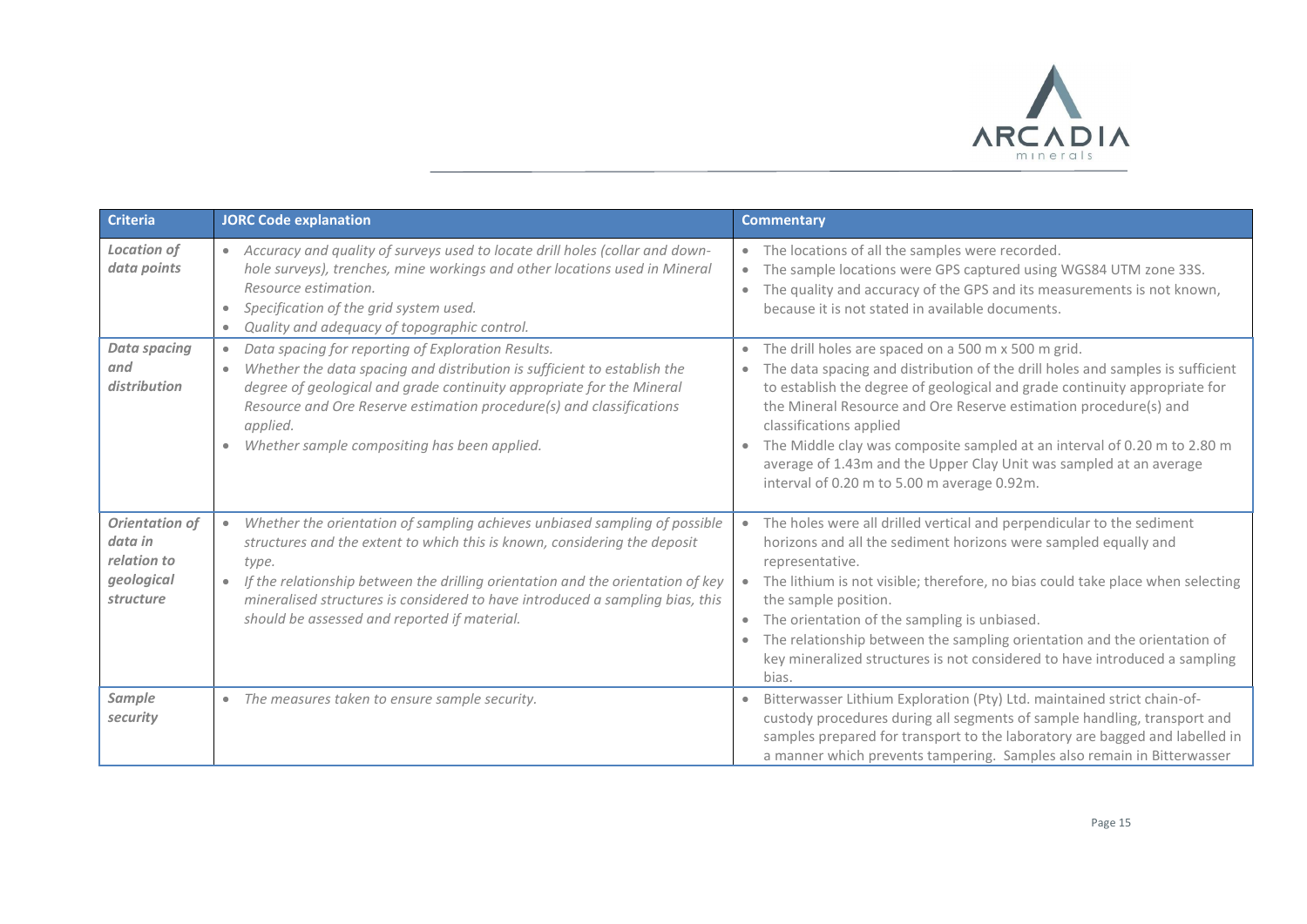![](_page_15_Picture_0.jpeg)

| <b>Criteria</b>             | <b>JORC Code explanation</b>                                          | <b>Commentary</b>                                                                                                                                                                                                     |
|-----------------------------|-----------------------------------------------------------------------|-----------------------------------------------------------------------------------------------------------------------------------------------------------------------------------------------------------------------|
|                             |                                                                       | Lithium Exploration (Pty) Ltd control until they are delivered and released to<br>the laboratory.<br>An export permit was obtained from the Namibian Mining Department to<br>transport the samples across the border. |
| <b>Audits or</b><br>reviews | The results of any audits or reviews of sampling techniques and data. | Audits and reviews were limited to the Standard Operational Procedures in<br>as far as data capturing was concerned during the sampling.                                                                              |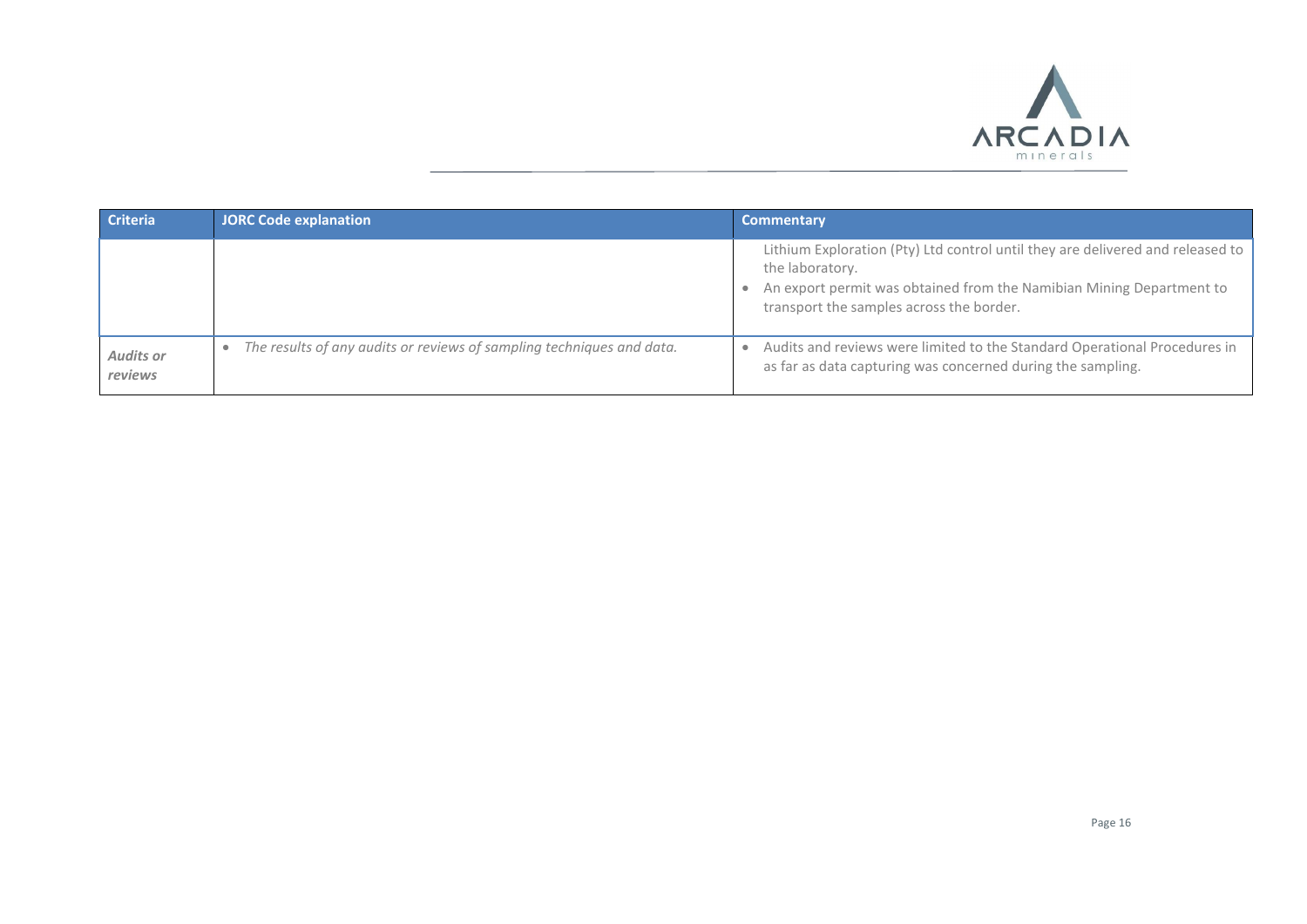![](_page_16_Picture_0.jpeg)

# **Section 2 Reporting of Exploration Results**

| <b>Criteria</b>                                         | <b>JORC Code explanation</b>                                                                                                                                                                                                                                                                                                                                                                                                                      | <b>Commentary</b>                                                                                                                                                                                                                                                                                                                                                                                                                                                                                                                                                                                                                                                                  |
|---------------------------------------------------------|---------------------------------------------------------------------------------------------------------------------------------------------------------------------------------------------------------------------------------------------------------------------------------------------------------------------------------------------------------------------------------------------------------------------------------------------------|------------------------------------------------------------------------------------------------------------------------------------------------------------------------------------------------------------------------------------------------------------------------------------------------------------------------------------------------------------------------------------------------------------------------------------------------------------------------------------------------------------------------------------------------------------------------------------------------------------------------------------------------------------------------------------|
| <b>Mineral</b><br>tenement and<br>land tenure<br>status | Type, reference name/number, location and ownership including<br>$\bullet$<br>agreements or material issues with third parties such as joint ventures,<br>partnerships, overriding royalties, native title interests, historical sites,<br>wilderness or national park and environmental settings.<br>The security of the tenure held at the time of reporting along with any<br>known impediments to obtaining a licence to operate in the area. | • The Bitterwasser Project area is east of Kalkrand in south central Namibia,<br>some 190 km south of Windhoek in the Hardap Region.<br>• The Bitterwasser Lithium Project comprise of three exclusive exploration<br>licences, EPLs 5353, 5354 and 5358, all held by Bitterwasser Lithium<br>Exploration (Pty) Ltd.<br>The project covers a total area of 59 323.09 hectares.<br>$\bullet$<br>A land-use agreement, including access to the property for exploration has<br>$\bullet$<br>been obtained through the Ministry of Agriculture, Water and Forestry of<br>Namibia and the two landowners of which the drilling took place.                                             |
| <b>Exploration</b><br>done by other<br>parties          | Acknowledgment and appraisal of exploration by other parties.                                                                                                                                                                                                                                                                                                                                                                                     | A regional reconnaissance investigation in the form of a systematic field<br>$\bullet$<br>survey covering the entire southern Namibia and some parts of the<br>Northern Cape Province of South Africa was done during 2009 and 2010.<br>The reconnaissance investigation was aimed at establishing the<br>prospectiveness of the area that could potentially sustain economic<br>exploitation of soda ash and lithium.                                                                                                                                                                                                                                                             |
| Geology                                                 | Deposit type, geological setting and style of mineralisation.<br>$\bullet$                                                                                                                                                                                                                                                                                                                                                                        | The Main Bitterwasser Pan forms part of the Cenozoic aged Kalahari Group<br>and comprises a lithium, potassium and boron enriched sulphate-, chlorite-<br>and carbonate-saltpan.<br>Post-Cretaceous Brukkaros alkaline volcanics and sub-volcanics in the area<br>and are potential source rocks for the lithium.<br>The presence of an active deep-seated connate/hydrothermal water<br>circulation network is suggested, which acts as a transport mechanism for<br>lithium bearing brines into the overlying Gordonia Formation pan<br>sediments.<br>High evaporation rates (>3200 mm/year) occurring in the area are<br>favourable for brine formation and salt-concentration. |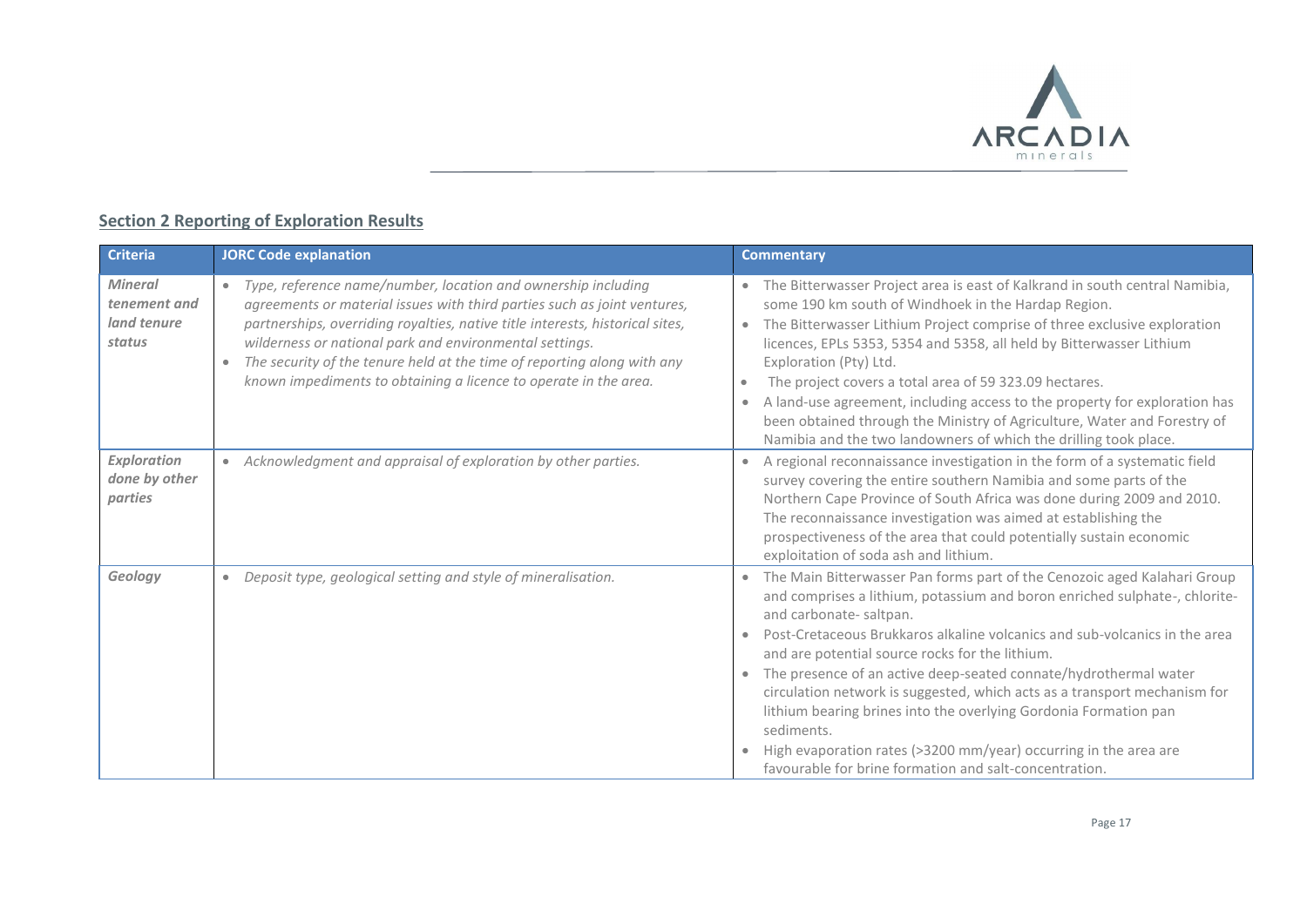![](_page_17_Picture_0.jpeg)

| <b>Criteria</b>                                         | <b>JORC Code explanation</b>                                                                                                                                                                                                                                                                                                                                                                                                                                                                                                                                                                                                                                                                                                                                                        | <b>Commentary</b>                                                                                                                                                                   |
|---------------------------------------------------------|-------------------------------------------------------------------------------------------------------------------------------------------------------------------------------------------------------------------------------------------------------------------------------------------------------------------------------------------------------------------------------------------------------------------------------------------------------------------------------------------------------------------------------------------------------------------------------------------------------------------------------------------------------------------------------------------------------------------------------------------------------------------------------------|-------------------------------------------------------------------------------------------------------------------------------------------------------------------------------------|
| <b>Drill hole</b><br><b>Information</b>                 | A summary of all information material to the understanding of the<br>$\bullet$<br>exploration results including a tabulation of the following information for all<br>Material drill holes:<br>easting and northing of the drill hole collar<br>$\circ$<br>elevation or RL (Reduced Level - elevation above sea level in metres) of<br>$\circ$<br>the drill hole collar<br>dip and azimuth of the hole<br>$\bigcirc$<br>down hole length and interception depth<br>$\bigcirc$<br>hole length.<br>$\bigcirc$<br>If the exclusion of this information is justified on the basis that the<br>$\bullet$<br>information is not Material and this exclusion does not detract from the<br>understanding of the report, the Competent Person should clearly explain<br>why this is the case. | Drill results have been described in annexure 3 of this report and<br>all relevant data is included in the report.                                                                  |
| Data<br>aggregation<br>methods                          | In reporting Exploration Results, weighting averaging techniques, maximum<br>$\bullet$<br>and/or minimum grade truncations (e.g., cutting of high grades) and cut-off<br>grades are usually Material and should be stated.<br>Where aggregate intercepts incorporate short lengths of high-grade results<br>$\bullet$<br>and longer lengths of low-grade results, the procedure used for such<br>aggregation should be stated and some typical examples of such<br>aggregations should be shown in detail.<br>The assumptions used for any reporting of metal equivalent values should<br>$\bullet$<br>be clearly stated.                                                                                                                                                           | Two clay units was identified the Upper and Middle unit and each was in<br>samples independently.                                                                                   |
| Relationship<br>between<br>mineralisation<br>widths and | These relationships are particularly important in the reporting of Exploration<br>$\bullet$<br>Results.<br>If the geometry of the mineralisation with respect to the drill hole angle is<br>$\bullet$<br>known, its nature should be reported.<br>If it is not known and only the down hole lengths are reported, there should<br>$\bullet$<br>be a clear statement to this effect (e.g., 'down hole length, true width not                                                                                                                                                                                                                                                                                                                                                         | The drill holes were all drilled vertical, with the clay units being horizontal.<br>$\bullet$<br>The mineralized clay thickness intercepted range from 1 m to 12.80 m.<br>$\bullet$ |